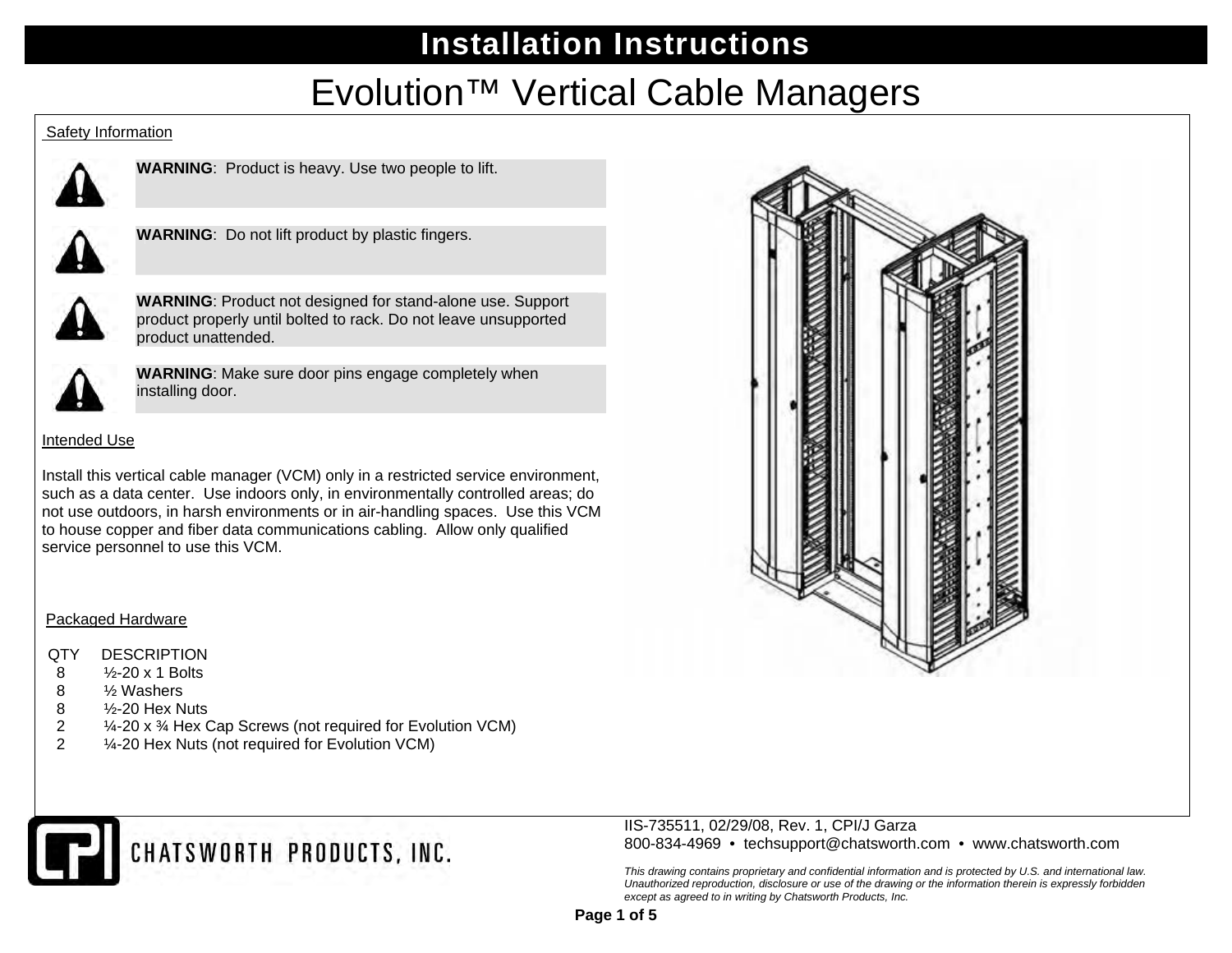## Evolution™ Vertical Cable Managers

### MOUNTING INSTRUCTIONS

- 1. Stand the Vertical Cable Manager (VCM) and position it next to the rack as shown in FIGURE 1.
- 2. The VCM must be contacting the floor when installed.
- 3. For the Double Sided VCM, align with rack using the front mounting holes to bias the manager towards the rear as shown in DETAIL A.
- 4. Attach the VCM to the rack with 4 each of ½-20x1" hex bolts, ½" flat washers, and ½-20 hex nuts as shown in DETAIL B. CPI Universal racks have threaded inserts that the bolts screw into.





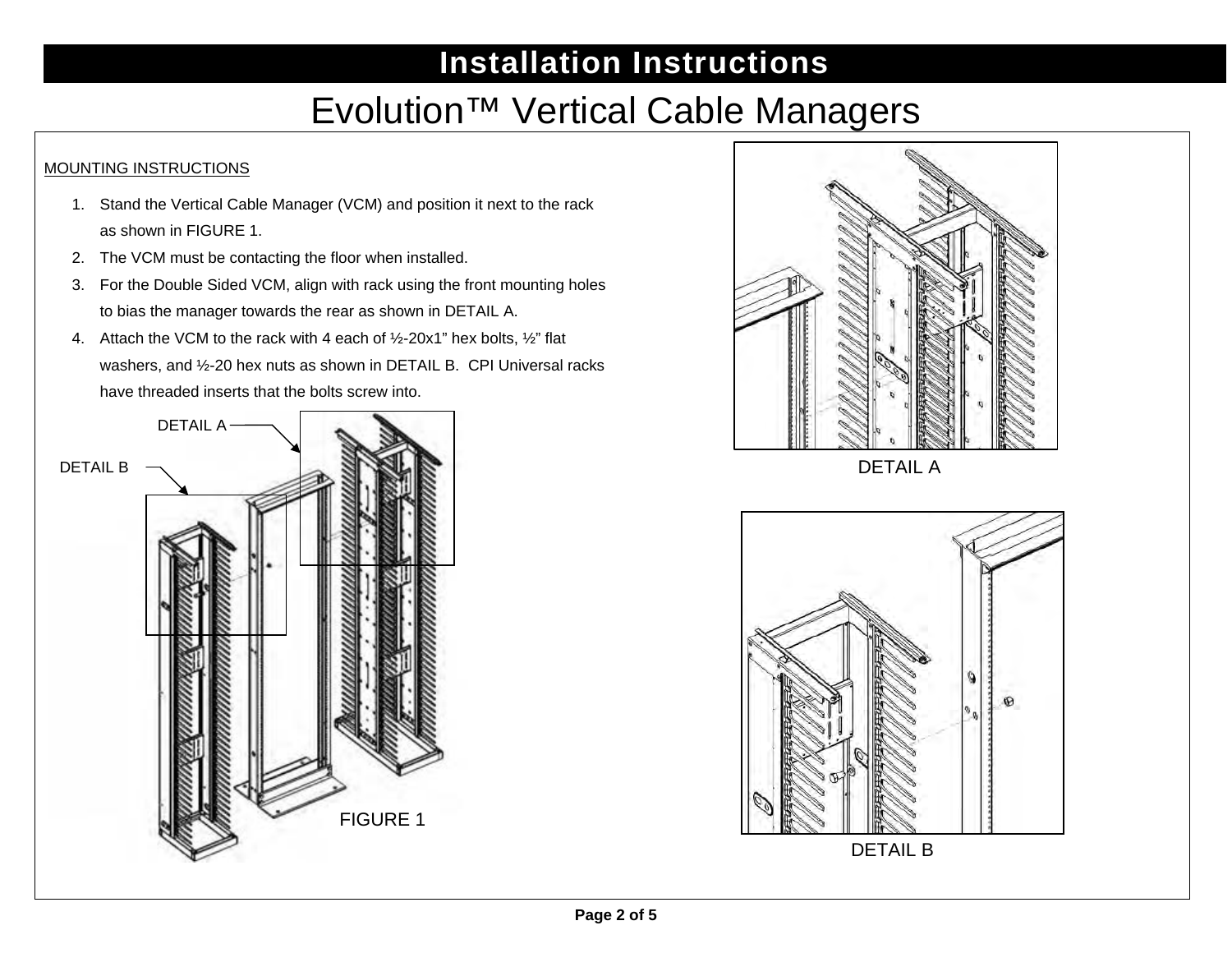## Evolution™ Vertical Cable Managers

### DOOR INSTALLATION

The door attaches to the VCM using four hinge mechanisms operated by the knobs on the front of the door.

**The Evolution g1 Single Sided Vertical Cable Manager uses only the front door.** 

**The Evolution g2 Double Sided Vertical Cable Manager uses a front and rear door.** 

To install the door:

- 1. Position the door with the top side up.
	- a. For the front door, the CPI Logo will be located at the top.
	- b. For both doors, the knobs rotate inwards to retract the hinges.
- 2. Rotate the knobs inward to retract the hinges.
- 3. Lift the door to place bottom hinges over bushings on the base of the VCM as shown in DETAIL C.
- 4. Push the door in to align the top hinges with the bushings on top of the VCM as shown in FIGURE 2.
- 5. Release the knobs to engage the door hinges with the VCM.
- 6. The door is now closed as shown in FIGURE 3.



**WARNING**: Make sure door pins engage completely when installing door.





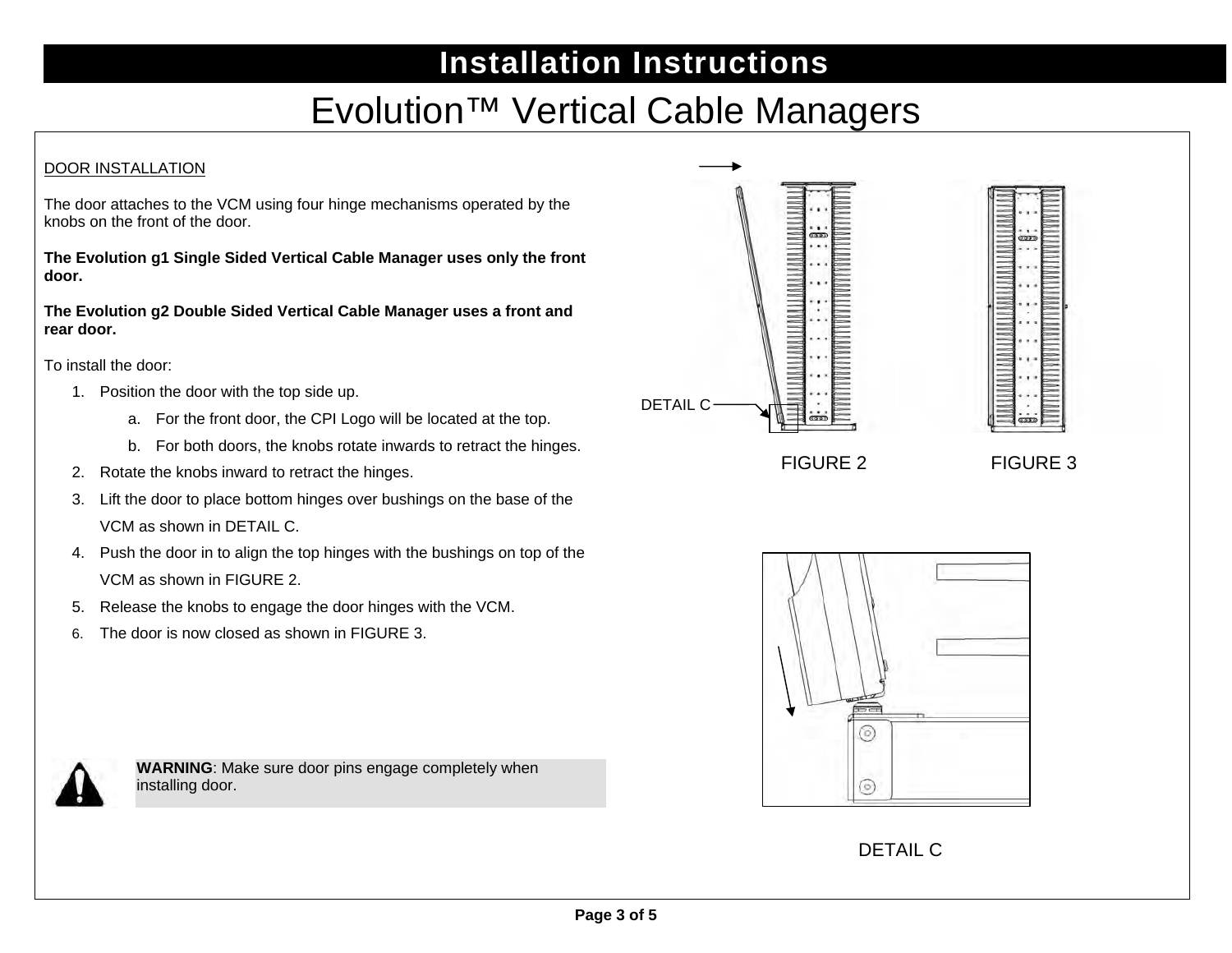## Evolution™ Vertical Cable Managers

### DOOR OPERATION

- 1. Closed: All knobs point vertically.
- 2. Left Hinging: Rotate right knob inward to open door as shown in DETAIL D.
- 3. Right Hinging: Rotate left knob inward to open door as shown in DETAIL E.
- 4. Door Removal: Rotate both knobs inward to retract hinges. Lift door to remove from VCM.

**The door rotates 180 degrees before the knob contacts the plastic fingers on the VCM.**